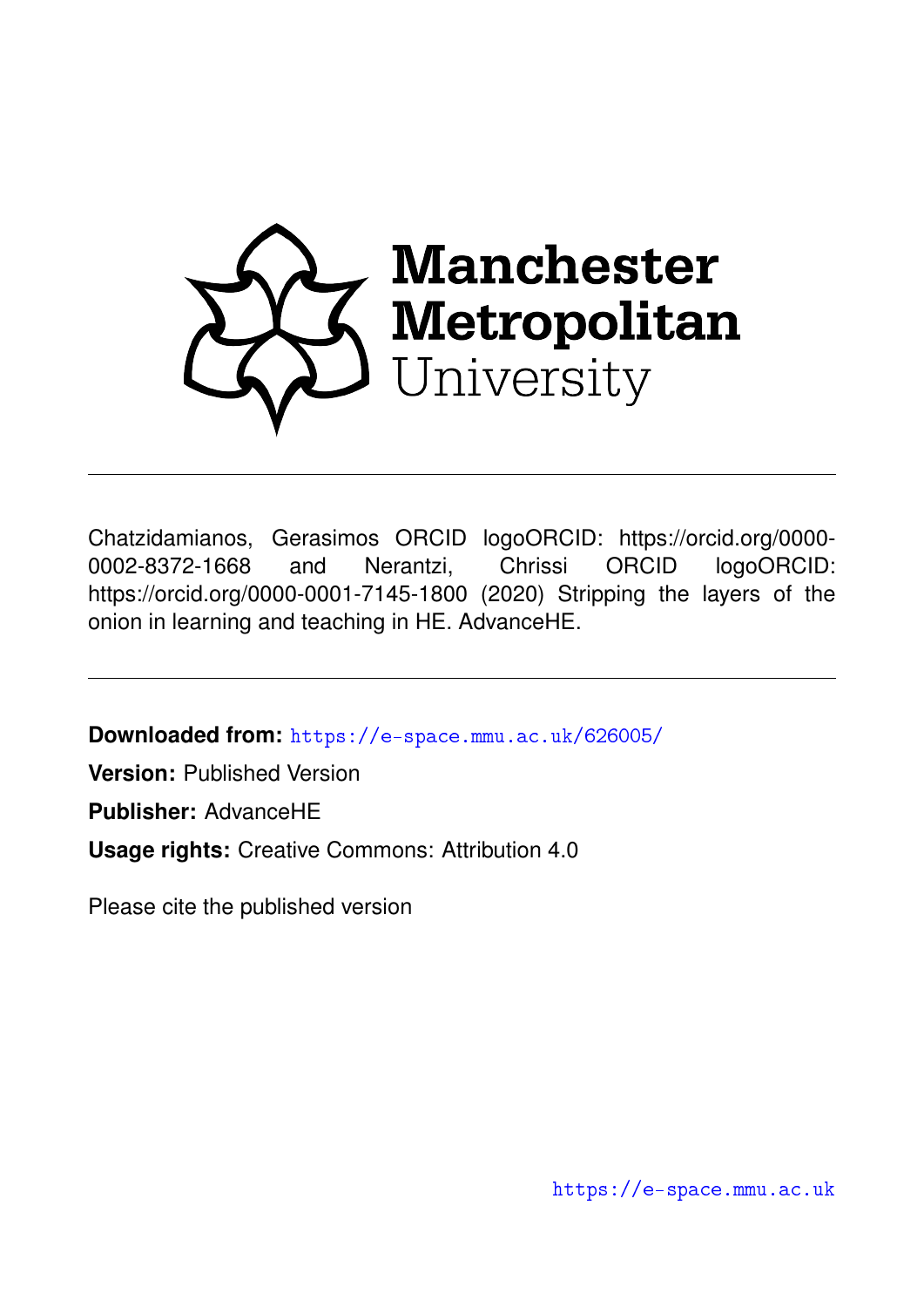Chatzidamianos, G. & Nerantzi, C. (2020) "Stripping the layers of the onion" in learning and teaching in HE: positive lessons learned from working during a pandemic, AdvanceHE, 3 June 2020, available at [https://www.advance-he.ac.uk/news-and-views/stripping-layers-onion-learning](https://www.advance-he.ac.uk/news-and-views/stripping-layers-onion-learning-and-teaching-he)[and-teaching-he](https://www.advance-he.ac.uk/news-and-views/stripping-layers-onion-learning-and-teaching-he)

Made available by the authors under the following creative commons license: Attribution-NonCommercial CC BY-NC, for details linked to the license, access <https://creativecommons.org/licenses/by-nc/4.0/>



# **Introduction**

COVID-19 has had a major impact across all parts of the economy. While individuals, communities and society as a whole are battling to navigate their way through the unprecedented challenges experienced for our generation, this article aims to 'strip the layers of the onion" in learning and teaching in Higher Education (HE) and reveal what lies beneath it. In the midst of the devastating news of death statistics from across the globe, the article recognises that with challenge comes opportunity and with every opportunity comes challenge. It is our obligation, therefore, that as education practitioners we reflect and identify the emerging positive lessons learned that help un-think, re-think and new-think learning and teaching and curriculum design in HE.

Through a shared reflection and observations from recent practice, we, two UK based HE academics, discuss our emerging professional experiences that illuminate positive outcomes and opportunities for students and staff. As academics, we can study a situation, critically appraise it, draw objective conclusions and apply theory to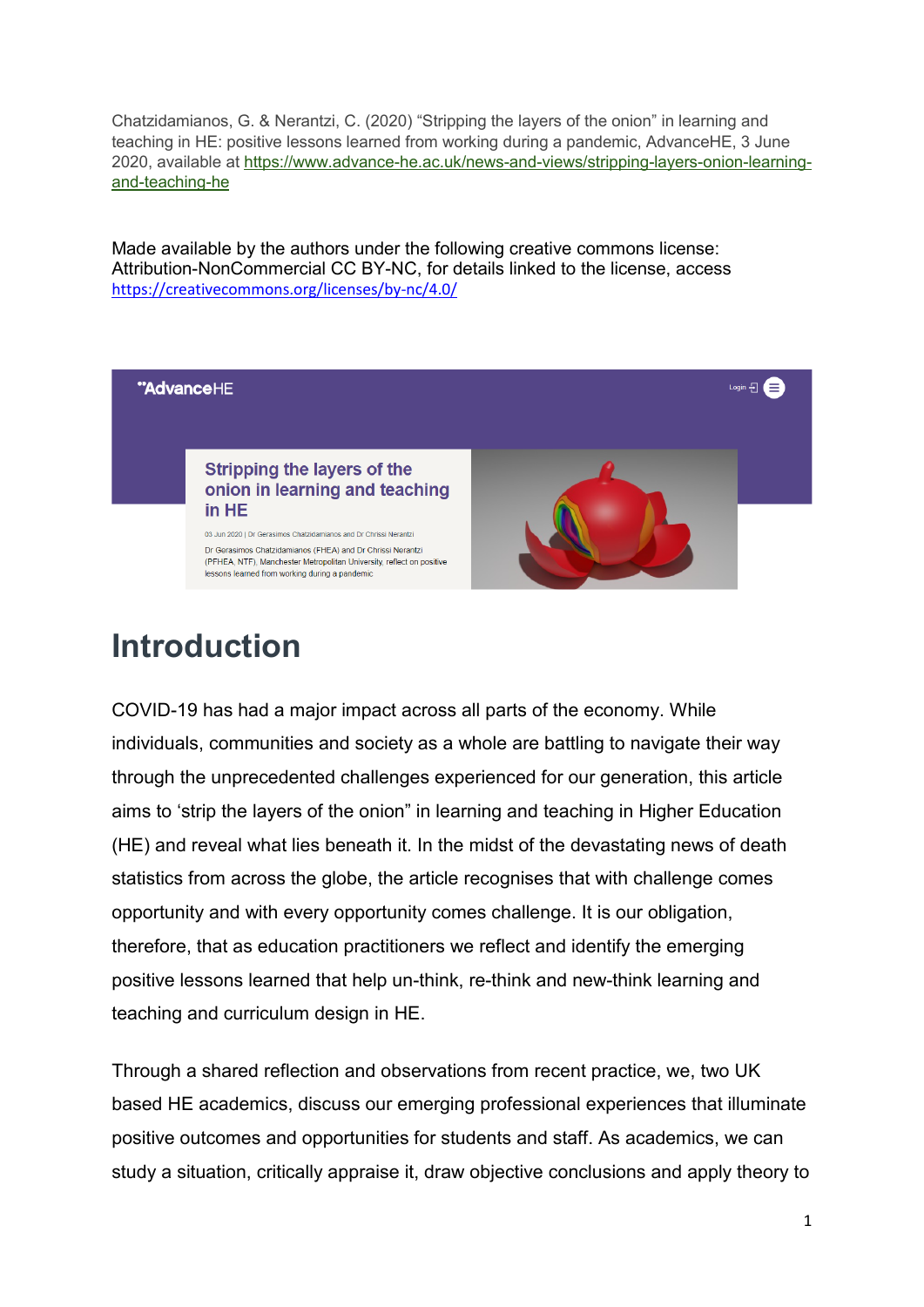practice. In an attempt to move away from the grim reporting of death statistics, here we report three positive lessons learned that relate to learning and teaching in HE during the pandemic: *Positivity, People and Emotions*. These are operationalised through embracing change, focusing on the emotional and social dimensions of learning and teaching and placing greater emphasis on staff development and emotional support. These lessons form the PPE for learning and teaching that seems to work during the pandemic. Our next focus should be on ensuring these lessons to have a positive lasting effect.

#### **What?**

Our world has changed, our daily lives too. A tiny tiny and so so deadly virus that almost nobody can see has turned our world upside down. Literally. From one day to the other, almost. The new normal in the COVID-19 pandemic is now being at home, avoiding human touch. Actually staying away from each other. Two meters is the recommended distance. And washing our hands rigorously and often while singing Happy Birthday twice. From 'stay at home', the slogan has changed to "stay alert"… as if it is a zebra crossing! New cleaning regimes have been implemented in all households. In public we wear masks and gloves. Some of us… most of us… noone! It is not actually clear whether we should wear one or not, or where or how or which one. Shopping for the basics has become an excursion with uncertain consequences. Will we return with the shopping (whatever we can find) and a few unwanted invisible guests? Will the virus infect us and our loved ones? We know that the virus just needs a host and any of us can become one, at any time. Pretty scary stuff… really.

Working from home (those who can), teaching from home, learning from home. Many have lost their jobs. Others have been furloughed. Companies are closing and the UK Chancellor formally announced that we are entering a period of a major recession. Domestic violence is on the rise. And mental health problems are flaring up too. How can we protect the vulnerable? Our National Health Service (NHS) is under strain but coping even without sufficient/appropriate Personal Protective Equipment (PPE) and with limited testing. Key workers risk their lives to save others.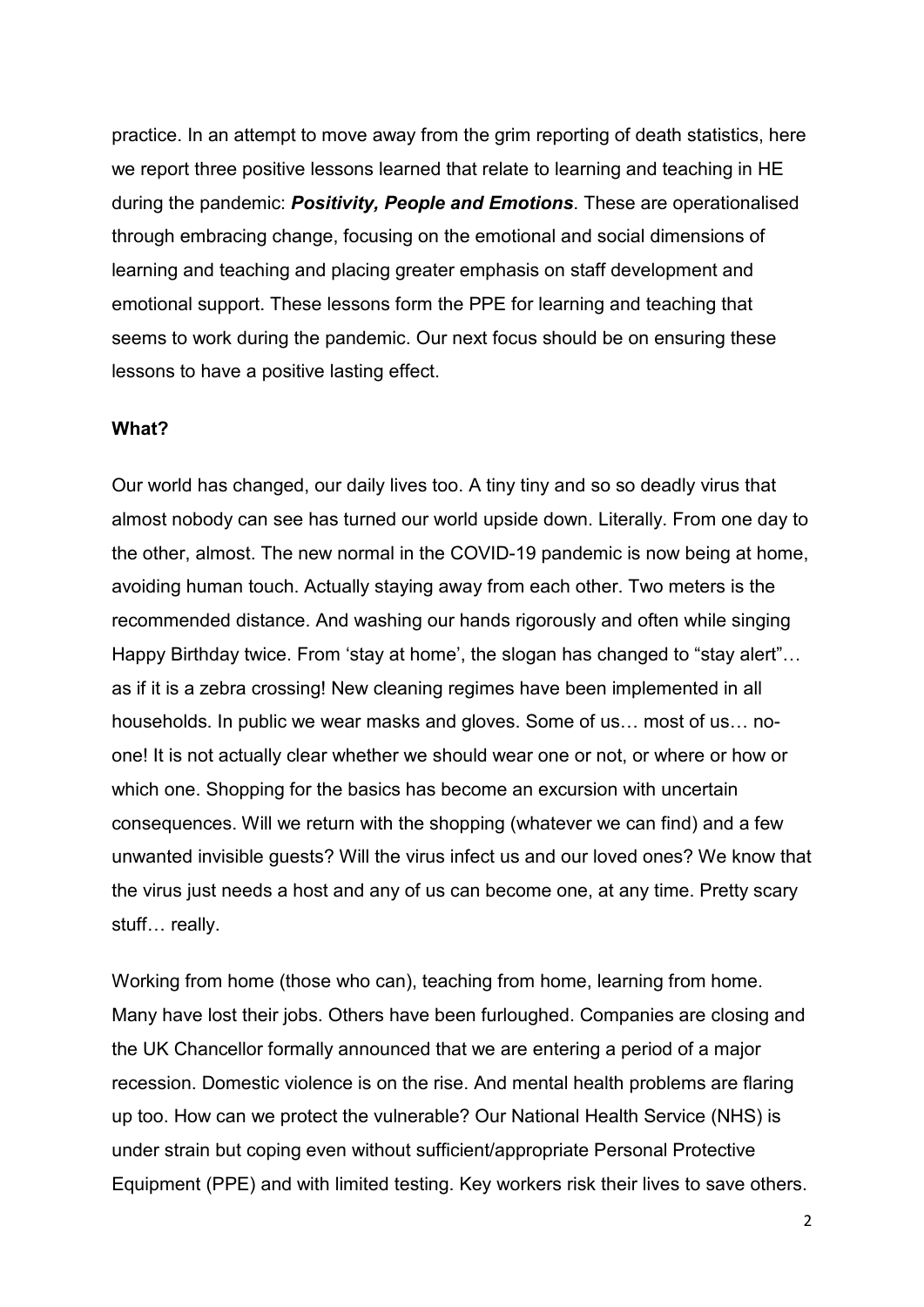We show our appreciation in any way we can and many individuals like Captain Tom and communities are coming together to help the NHS and all those in need.

The news seems to focus on the lockdown, the easing strategies, the opening (or not) of schools and the phased return to 'normality'. Nobody truly knows when this is going to end. Will it end? Researchers work around the clock to find treatments that work and a vaccine. Research is now reviewed, conducted and published speedily as open access publications globally, to share findings and build on each other's discoveries. How long will it take to find a cure? A vaccine? How long?

In the meantime, the boundaries between personal and professional life have not just been blurred but dissolved completely. And we are stressed and anxious for ourselves, our loved ones, our colleagues and students, for humanity as a whole. Life during the pandemic seems to have brought human activity to a standstill… almost; externally at least. Within us there is a lot of movement, turbulence. Has our life gone back to survival mode? What about thriving in this time of extreme adversity and pain?

### **So what?**

Universities moved online even before the UK-wide lockdown on the 25 March. Some were quicker than others. Remote teaching and learning became the new norm. But we can't suddenly all be(come) experts in online teaching. Teaching faceto-face and teaching online is not the same thing; and institutions recognise this. This new normal (for now) is and requires a radical change in a time of this global emergency. It also generates an apparent flexibility and choice which is good but also overwhelming and in need of finding a balance. Adjustments in this time of adversity are made rapidly and are ongoing. Changes to the way we offer our modules and programmes, the way we support our students and colleagues, the way we assess and evaluate and also grow new provision. This is stressful not just for students but also for staff. There are competing priorities now more than ever before and feel out of control and out of balance. Wobbly. Very wobbly... like acrobats who are performing in front of a live audience without or with limited training. High up on a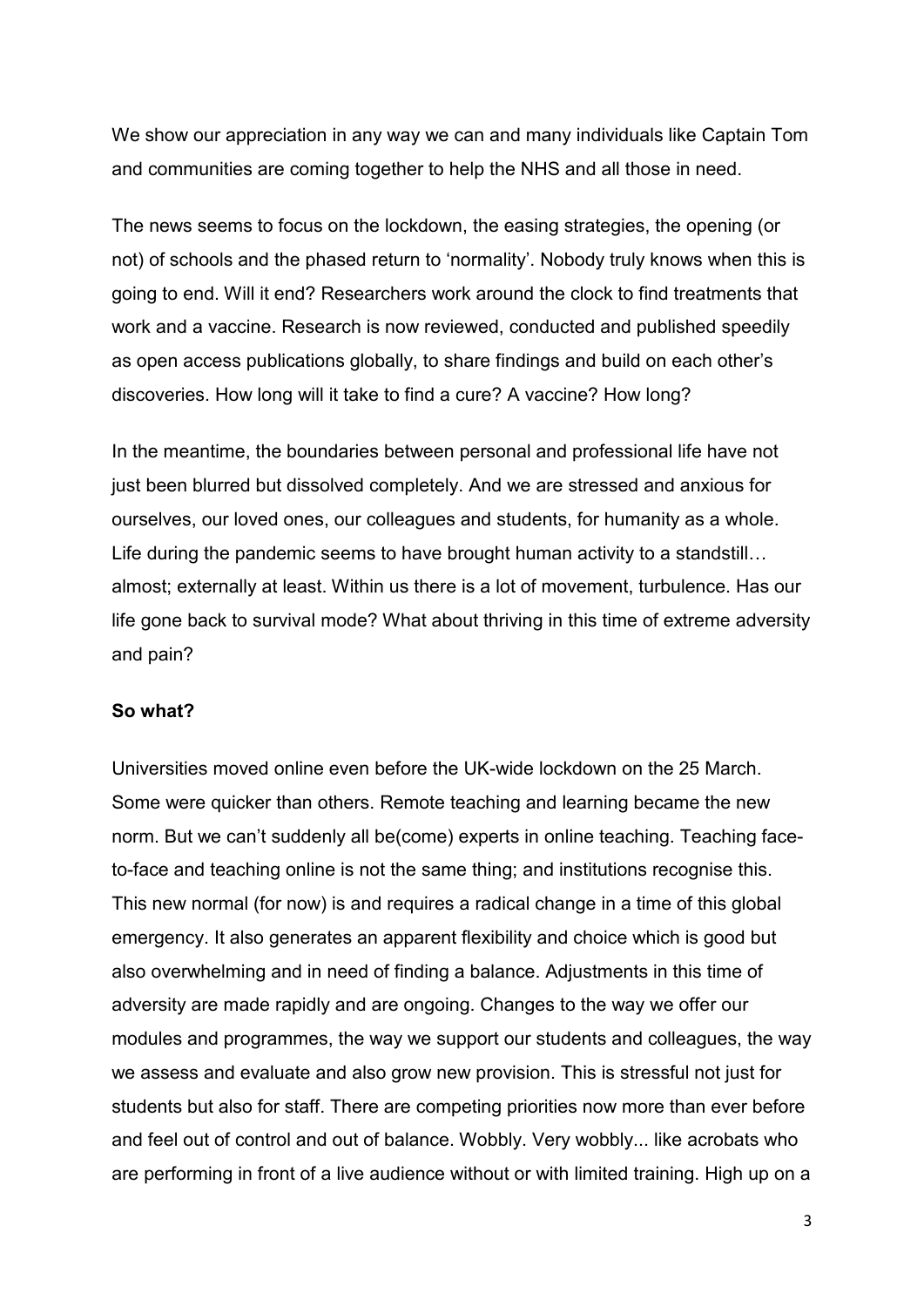thin rope. Many will feel lost… stressed, depressed. There is a lot of turbulence everywhere.

Universities are complex systems with attractive buildings that cannot help us now. We rely on our people and their professionalism, their commitment and care. Business as usual? Not quite! 'We are not working from home, we are at home during a crisis trying to work' featured on Twitter. There are now conflicting priorities, more than ever before. Many have caring responsibilities, some will get ill or have been ill already, others (far too many) may have lost a loved one. At least, and following years of division due to Brexit, it feels as if we are all in this together. That togetherness, while living in physical isolation from each other has shown to bring out our need for connection more. Connection with each other at a personal level. As we can no longer enjoy the human touch, a hug, a kiss or even a handshake, we long to see each other online.

Today we have the digital technologies and applications to do this. Not everybody but many of us in the UK and the so called developed world do. Before appearing on the camera, we dress up instead of dressing down, shave, put our lipstick on and… ACTION… we start sharing so much of our everyday reality with others. Pyjamas and (silly) hats also feature and people are curious about how and where we live. We have opened up our personal lives and don't just share our culinary disasters, our pets and DIY haircuts but also our raw emotions despite the culturally informed 'stiff upper lip'. We are revealing our human side and this seems to help us connect with who we are, what we are going through and with others. Sharing helps us realise that we are not alone. Our fears, anxiety and dreams bring us together.

Despite so much negativity, we are trying to remain positive and hopeful. United. People are coming together. Some relationships amongst colleagues, between academics and students seem to become stronger thanks to that emotional glue, that shared experience that binds us. A different type of partnership seems to emerge, a more humane one. We more frequently see people closing their emails with 'Stay safe' and not 'Best regards'. Academics and other professionals who teach and support learning work hard and are resourceful to make this work for them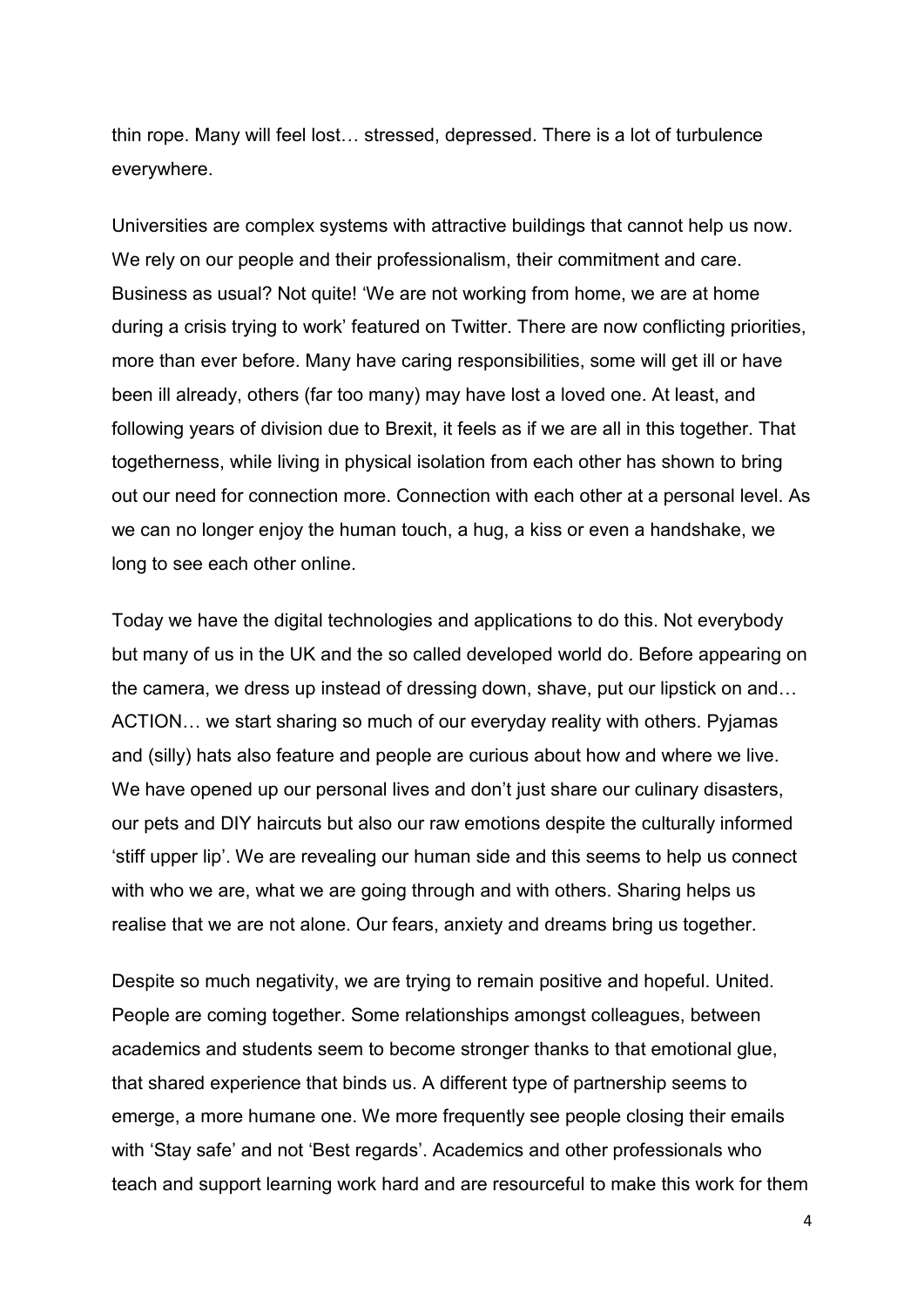and their students, to make adjustments, to make learning happen in this new normal. This is because it is important to move forward. We are going through a fundamental change with a lasting impact. We long for the past rather nostalgically but in reality, we are rethinking our practice more widely. We hear that colleagues are not just adapting to the now, but also started re-thinking what that they have been doing. Also, despite devaluing the arts over the years we are reaching out to the arts to save us. How ironic! However, we have not been using the VLE to its full capacity. It was a space for resources sharing and not a space to come together. We are now sharing to connect and we connect by sharing. We are starting to finally move away from content delivery (problematic term anyway) and context becomes king - 'contextualised marking' is a new term for most. When it comes to assessment, are we finally realising that less is more? Are we actually moving away from exams? Away from learning as assessment and seamlessly integrated into the learning process? Is process equally if not more important than product? Universities are working hard to identify viable and sustainable solutions. With that in mind, we may have found the PPE for learning and teaching that seems to work in the time of this pandemic: Positivity, People and Emotions. Here is what we learned so far.

### **Now what?**

It seems that through this experience our wandering mind has been awakened.

Lessons learnt

- 1. Embrace change. Sooner or later the COVID-19 pandemic will be contained. Its impact, however, will have a lasting and far-reaching effect on the wider academic community
	- 1. Creativity might provide a valuable way forward. There are existing networks and communities (e.g. [#CreativityHE,](https://creativehecommunity.wordpress.com/,) [@creativeacademic\)](https://www.creativeacademic.uk/) that provide valuable space and resources for staff and students on how creativity can be implemented in HE to maximise engagement and stimulate learning.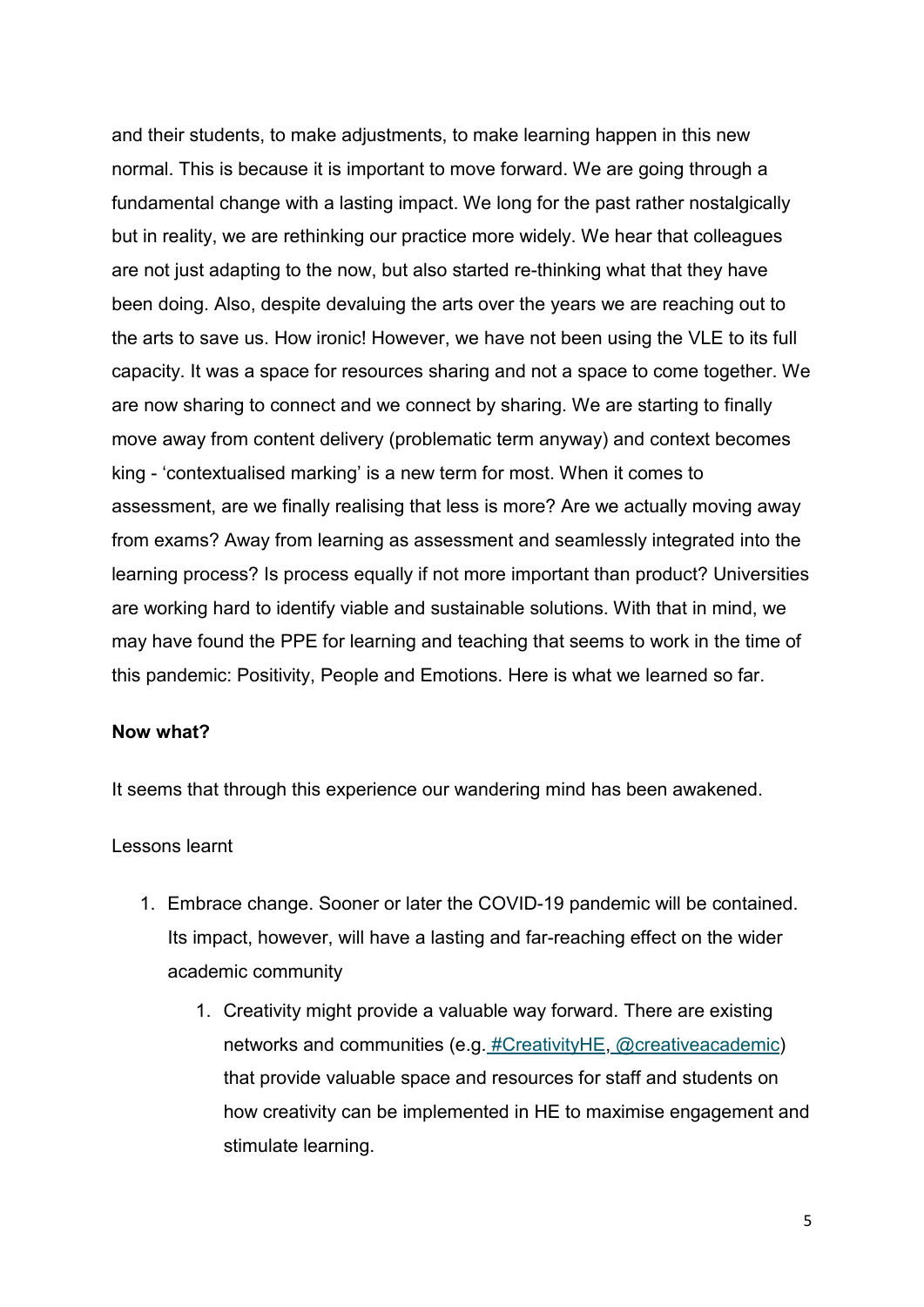- 2. Resourcefulness: At times of adversity people often focus on what they are lacking and not on what they already have. It is now time to utilise and repurpose our existing materials, networks, open education resources, foster existing communities of learning with peers, colleagues and collaborators.
- 2. Focus on the emotional and social dimensions of learning and teaching.
	- 1. As pedagogists, we need to re-shift our attention from the threshold concepts of the fundamentals of our disciplines that our students need to master to their ability in doing so given the context they operate in. Hence, we need to inspire them, motivate them, empower them, support them in developing academic confidence and give them the emotional tools to work and flourish and the learning of the subject matter will follow naturally/organically.
	- 2. Learning and teaching a priori operates in a social context whereby we value human connections, work together, learn together and be together. COVID-19, however, has situationally forced us to keep physical distance from our social circles. By reframing this reality, we could move away from social distancing towards distant socialising. The digital world enables distant socialising and makes, to a degree, our realities less lonely and isolated. HE practitioners should harness the opportunities that the digitalisation of learning and teaching provides, whilst ensuring, however, that the systems and processes they use safeguard personal sensitive data. Indeed, we see many cases whereby researchers have questioned the integrity of many of the digital platforms currently being used and their transparency of how the data generated are being processed with or without the knowledge of the user. During this transition to a more digitalised provision, the fundamental safeguards provided by ethics and governance becomes even more important and need our full attention.
- 3. Place greater emphasis on emotional support and staff development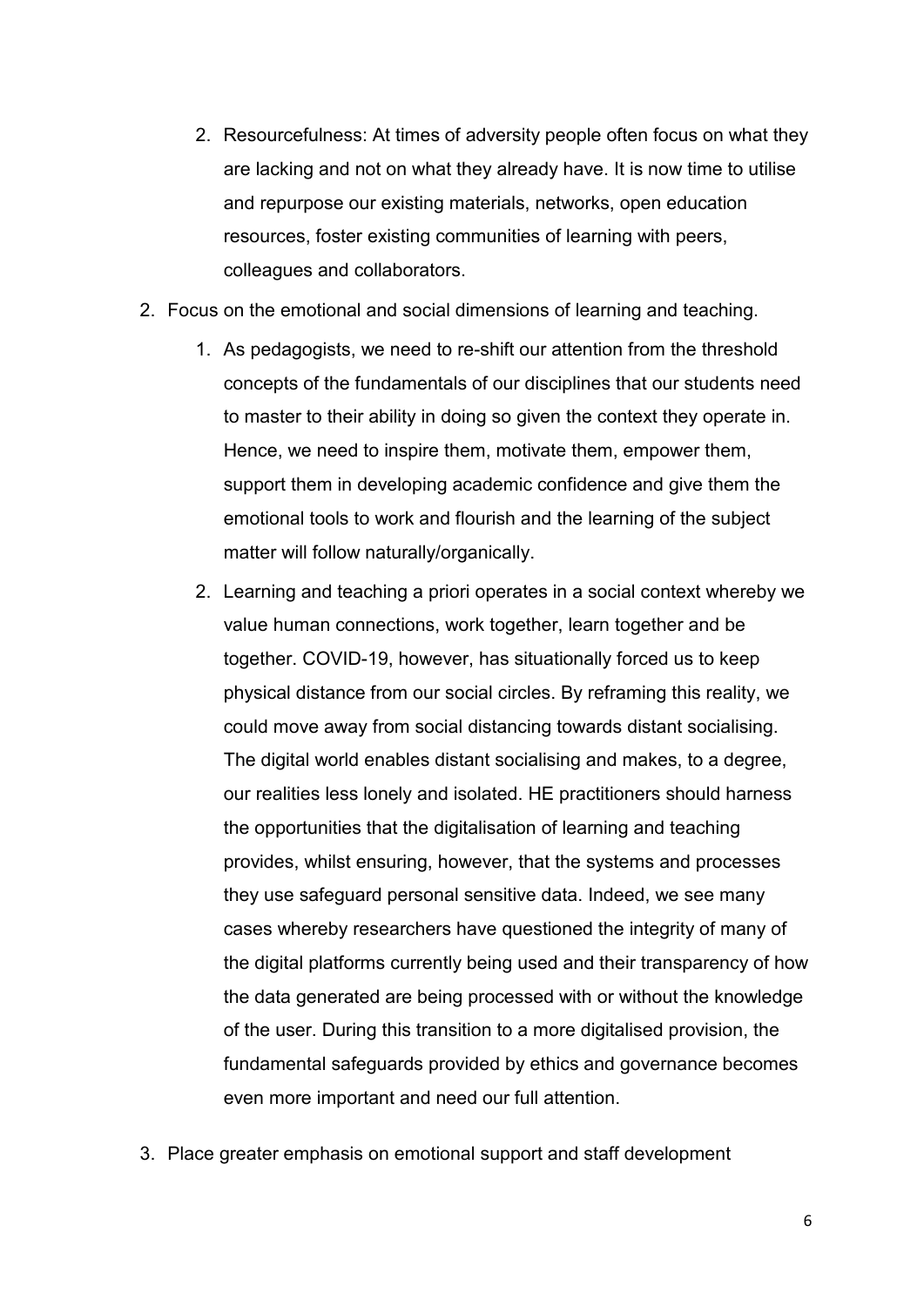- 1. "It is OK not to be OK" academics often say to their students during stressful times. It is time for academics to practise what they teach and focus on their emotional wellbeing, by engaging in self-care activities, talking through their concerns with colleagues and seeking formal support if needed. Universities have responded to the emotional needs of staff by encouraging flexible working arrangements (even more to what was before) to accommodate, for instance, childcare or homeschooling. Multiple peer support groups emerged; from online yoga to online knitting groups; groups for academics with kids, without kids, with pets, without, with caring responsibilities of edelry relatives.
- 2. Not all staff are equally proficient in the use of pedagogical approaches that utilise digital technologies. Redesigning curricula for online delivery requires the deconstruction of teaching and learning first. Staff are encouraged to proactively engage with widely available academic development opportunities. Simply attending a webinar is not enough. What is needed is to develop reflective habits and capabilities and seize the opportunities presented by practice-based CPD and open educational offers. Recognise internal and external networks and communities as spaces to share practices and develop new skills, competencies and behaviours.

### **Conclusion**

For years and alongside operational systems and resources, universities have been investing in shiny buildings and facilities. These, however, cannot help us anymore. They have been deserted… University leaders have rightly shifted their attention to what really matters and what we really rely upon: students and staff and their wellbeing, their professionalism, their commitment and care. On the same token, however, there are financial pressures that no one knows what the implications will be. A slimmer HE sector? Redundancies? Is a new post-pandemic world emerging? Could our PPE in higher HE provide a shield or a pair of lenses through which